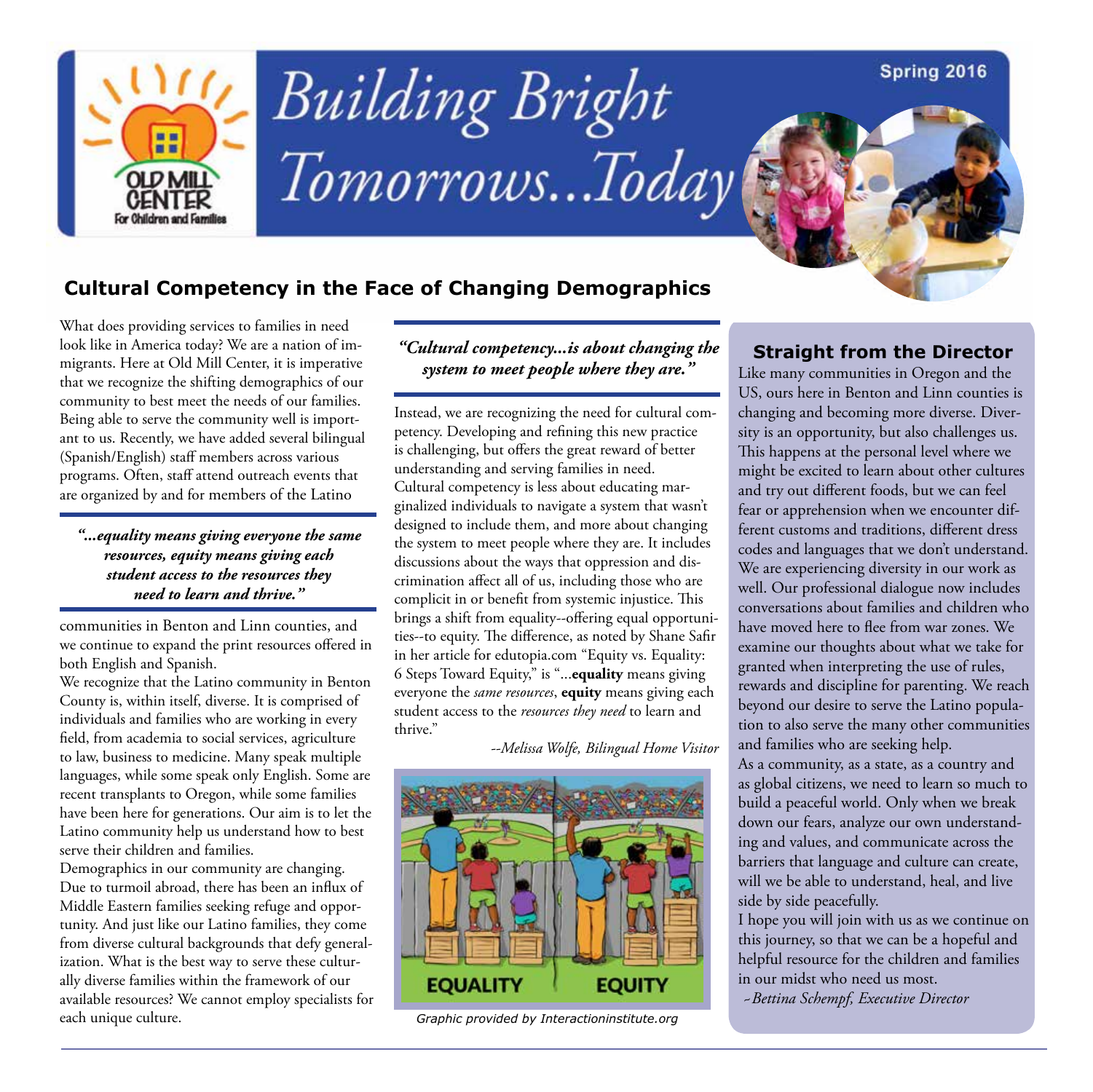## **Welcoming Diversity**

## Where Her Children are Safe

Gretchen Thielman, a home visitor with Old Mill Center's Relief Nursery program, typically has a caseload of 20-25 families. The families come to her through many different channels, but share one thing: they are struggling with life situations while trying to effectively parent young children. Some are living in homeless shelters with small children, some are in recovery from addiction, others are escaping domestic violence and situational trauma. And now, largely due to the rise of instability in the Middle East, a new demographic is emerging: almost a third of the families Gretchen serves are recent immigrants from the Middle East. Here is one of their stories:

*Two years ago, Sumeia was accepted into a PhD program at OSU, allowing her family of seven to move to Corvallis from war-torn Libya. The Libyan government sponsored the move, providing a stipend for living expenses and tuition. But political instability has made the stipend unreliable. All five children sleep in one room of the tiny, immaculate two bedroom apartment that the family is struggling to keep. Back in Libya, Sumeia's husband, Ahmed, ran a successful internet café before strife drove customers away. Now, despite his credentials, he struggles to find employment. Meanwhile, Sumeia is hard at work on her degree at OSU--she's part of a project developing transdermal heart medication. Our Relief Nursery has provided classroom support when her oldest son was struggling in a community preschool. Sumeia is grateful to be here in Corvallis, where her children are safe and people are kind and helpful.*

Old Mill Center helps to connect families like Sumeia's with other parents, as well as with information about child development and positive parenting strategies. Our staff helps families navigate unfamiliar systems of health care and education, and make the most of very challenging financial situations. Through education and collaboration, we work to break down barriers and make the world a safer, kinder place for all children and families.

## **You Can Incorporate Regular Giving Into Daily Life!**

**For nonprofits, even the smallest contribution makes a difference. Today there are more ways than ever to integrate regular donations to your favorite nonprofit into your daily life.**

#### **Charitable Payroll Deduction Plans**

Many employers offer charitable payroll deductions. Connect with your Human Resources Department and ask them to automatically donate a portion of your monthly earnings to Old Mill Center. When your monthly pay comes through, your donation has already been deducted. Some employers even have matching funds, making your donation go twice as far!

#### **Local Stores**

**The Arc** will donate earnings of consigned items if you tell them you want the proceeds given to a specific charity.

Register your credit card with **eScrip** and select Old Mill Center as your cause. When you shop online using that card, or patronize select retailers in person--such as Cloud and Kelly's--a portion of your spending is donated to Old Mill Center.

Select Old Mill Center as your preferred organization, and earn donations when you shop at **Fred Meyer** using your **Fred Meyer Community Rewards Card.**

#### **Shopping Online**

Register with **Amazon Smile**, **Goodsearch**, or **Goodshop**, select Old Mill Center as your favorite cause, and when you use their service the company donates a small amount to us.

It all adds up!



## **Cultural Competency in Practice: Names**

One example of cultural diversity is the number of naming practices around the globe. When we do not understand a naming practice or devalue it because of our lack of understanding, we limit our ability to work effectively within the culture with which the family identifies. I've recently started to work with families from the Middle East, and found myself confused by the naming practices.

Due to varying alphabets and cultural differences, names from many countries may not be adquately represented when transliterated from their origin and put into a standard Western format of First, Middle, and Last names. A mother, father, grandmother, and child may all have different last names to be used on documents and medical records. This can lead to confusion on behalf of providers regarding family relationships and how to properly address families.

This issue is not unique to Middle Eastern cultures. Families hailing from areas as varied as Korea and China to Mexico and Brazil also deal with misunderstandings and confusion over accurately representing their names and understanding their naming practices. As an organization that strives to provide culturally competent services, we continue our goals of understanding families within their cultures. Understanding naming practices is one small way to ensure we are doing so.

> *--Kelly Longway, Healthy Families Home Visitor*

**2**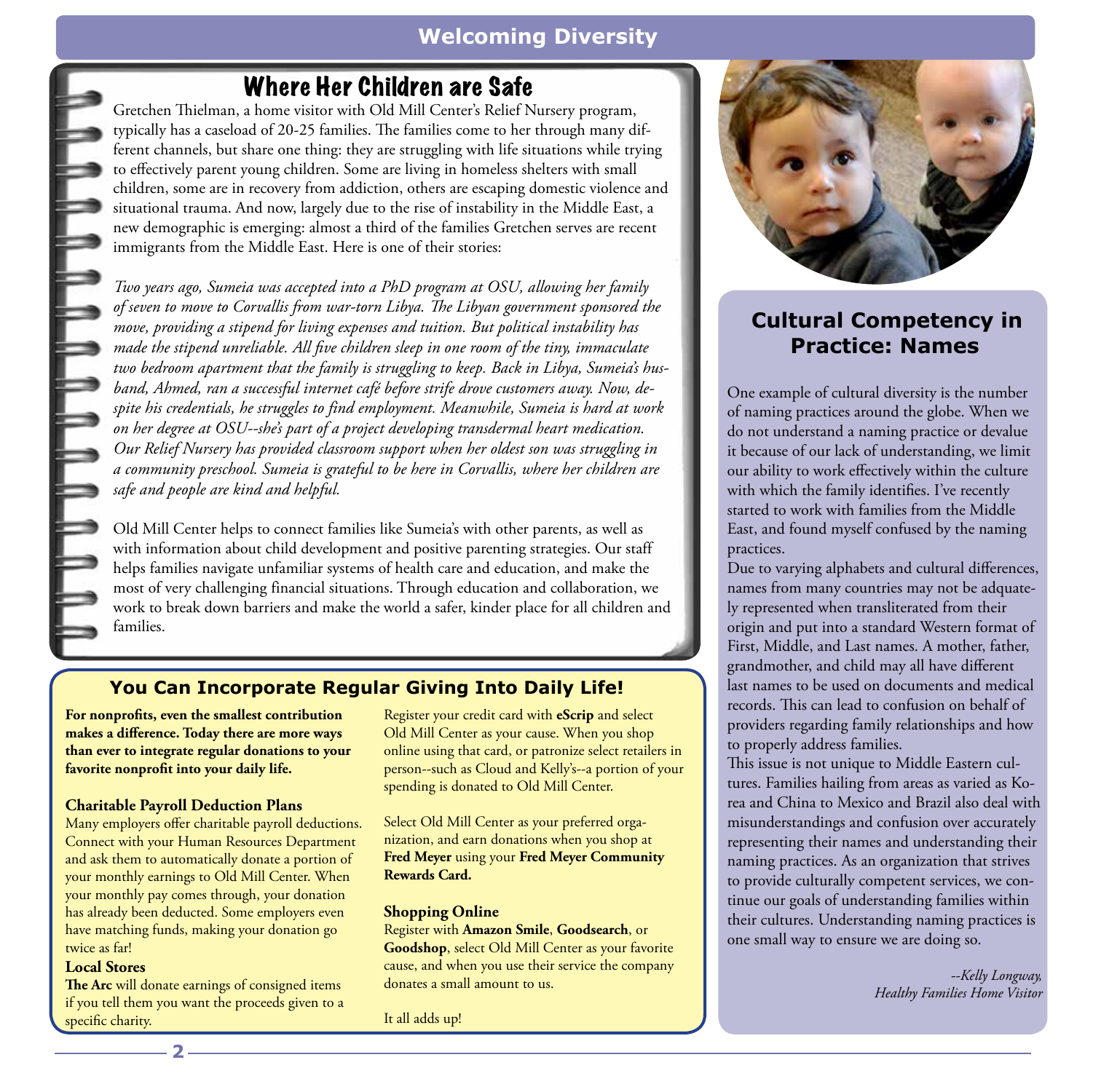## **Program Notes**

## **Cindy Bond Challenges You: Be a Brain Builder!**

**I am excited to introduce VROOM, a new tool built on the knowledge that there is no time in life when the brain develops more rapidly than during the first five years.**



**3**



VROOM is for parents, caregivers, teachers, grandparents and anyone who has contact with young children. It offers daily brain-building activities based on a child's age and the family's daily routine--no special toys or equipment needed. It also explains **why** each activity is important based on the latest brain research. It is available on the VROOM website, via text on a smartphone, or through Old Mill Center's home visitor staff, who have the information on card keyrings. You can participate electronically by going to **www.joinvroom.org**. Or, contact our home visitor staff for a set of the paper-based version. Thanks to the Tri-county Early Learning Hub, Old Mill Center is able to receive VROOM materials and distribute them in our community.

**After I attended a training session several weeks ago, I shared the program with our home visiting staff. They are excited to introduce the tool to the families with whom they work. They start with:** *"You already have what it takes to be a brain builder!"* 

**VROOM offers fun, easy ways to turn everyday moments into brain building moments!**

## **Fireside Piano Recital Saturday, April 9th, 4pm** *In a Time of Extinction, A Call to Life*

Author Kathleen Dean Moore will join Rachelle McCabe in a very moving and powerful presentation on the theme of global extinction. Together, Kathleen and Rachelle became convinced of the power of music and words to convey the message of a call to action for climate change.

"This performance is art that allows us to tell the terrible truths about global warming and mass extinction, in a way that enters peoples' hearts, rather than breaking them," Kathleen says.

*Tickets are \$65 and available by calling (541) 757-8068 or at www.oldmillcenter.org*



## The Joys of Friendship

Nick is a little boy with global developmental delays. He attends preschool at Old Mill Center. Here, he has a good friend named Bobby. Bobby is developing typically for his age.

When Nick does something fun or exciting, Bobby is right there to announce to the class what a cool thing Nick just did. When Nick is off-task in class, Bobby checks in on him and helps him focus on their activity. When Nick discovered how much fun it was to throw rocks and leaves over the preschool's fence during outside time, Bobby quickly caught on to the game and started gathering more items to share and toss over. The friends spent 10 minutes engrossed in Nick's invented game.

In Nick, Bobby has a friend who does fun, cool stuff. In Bobby, Nick has a friend who looks out for him and appreciates him.

At Old Mill Center, we believe in the power of the heart's ability to transcend differences. The friendships we see every day in the Integrated Preschool--like Nick and Bobby- are the result and reward of those beliefs.

*\*names have been changed*

 *--Alicia McWilliams, Preschool Co-lead Teacher*